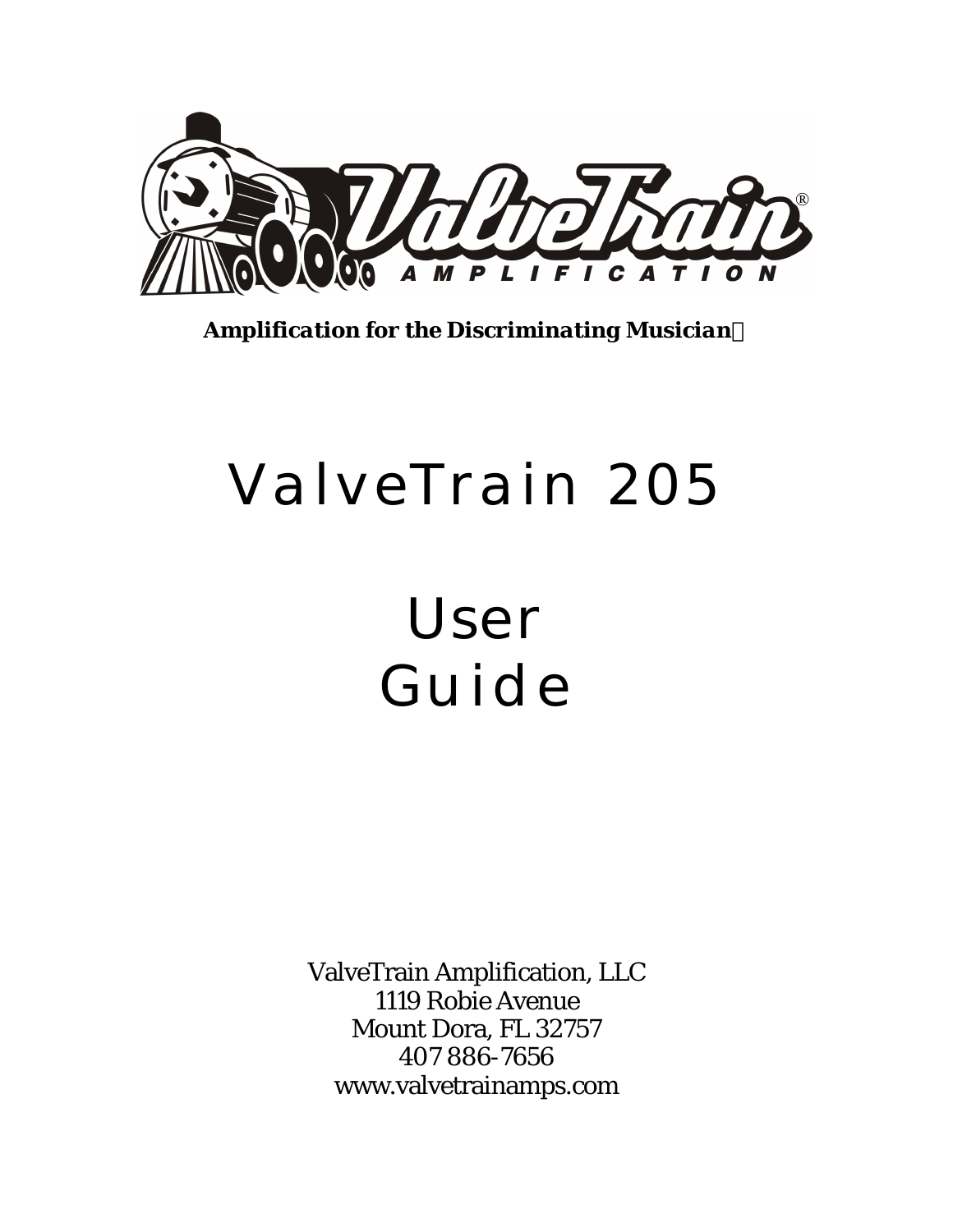## sales@valvetrainamps.com

## Table of Contents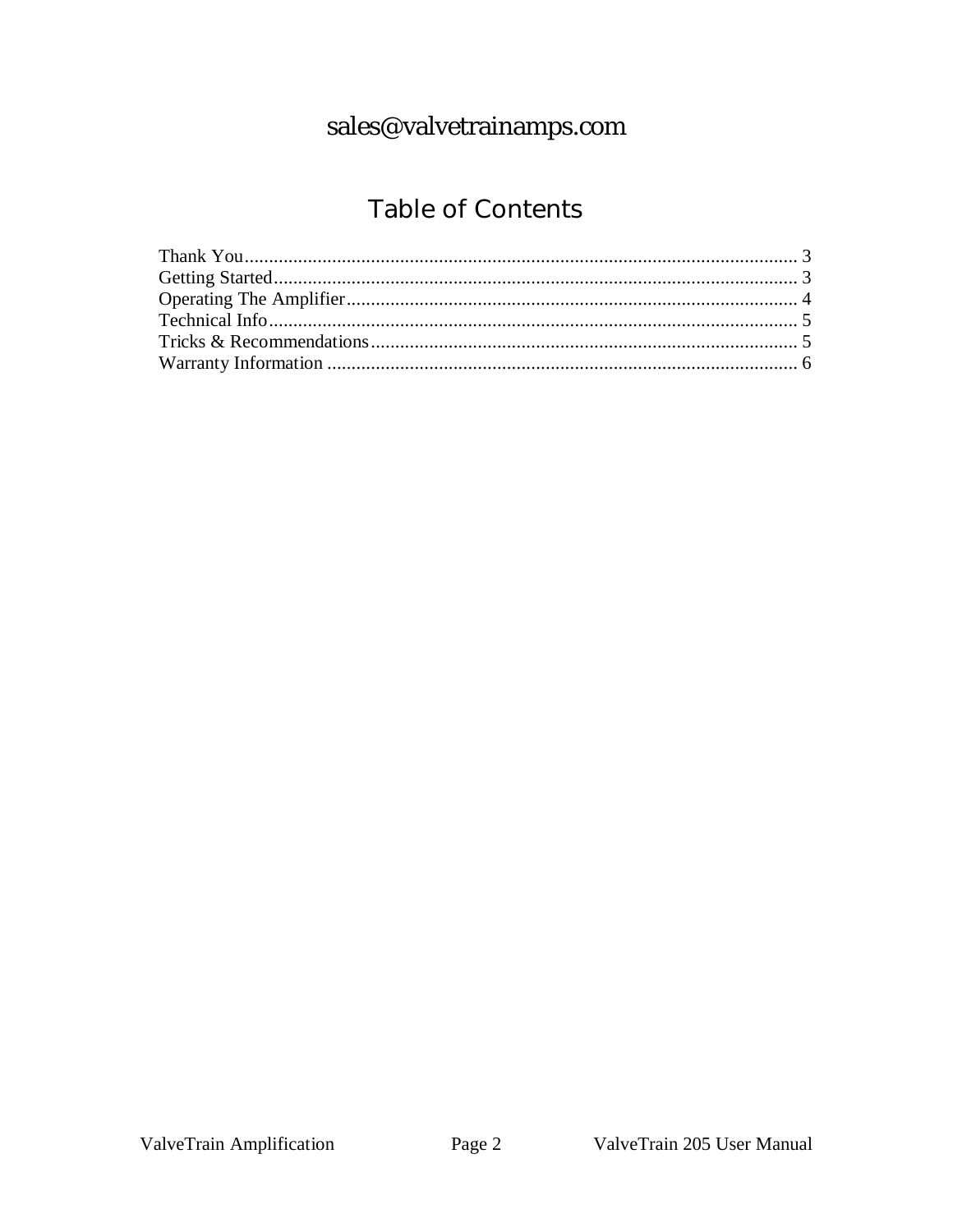## Thank You

We would first and foremost like to thank you for purchasing your amplifier from ValveTrain Amplification. Your selection means a great deal to us.

Just so you know where we stand on things…

We are committed to providing the most discriminating guitarists in the universe the best possible products in amplification.

We build a limited portfolio of hand wired amplifiers based off the most sought after circuits in history using the best parts available.

#### Getting Started

There are several things you should know to get started with your new amplifier.

- There are no user serviceable items inside the chassis of this amplifier. For your own safety contact us directly, or take it to a qualified technician.
- ValveTrain Amplification is not responsible for your safety when using this device. We give you these basics to protect you and well as ourselves.
- Use Common Sense.
- Do not use the amplifier, or leave it plugged in when it is exposed to liquids. (This includes rain, water, soft drinks and beer.)
- Do not change tubes or fuses without first unplugging the amplifier.
- Use the correct replacement fuse in the event that it needs to be changed.
- Tubes can get extremely hot when the amplifier is in use. Please keep your children away from them, along with anyone else. They will get severely burned if they come in contact with the tubes when the amplifier is in operation or recently powered off.
- Do not use the amplifier when it is near drapery, furnishings, paper or anything else flammable. The heat from the tubes may possibly cause them to ignite. Maintain at least 6 inches of space around the unit while it is in operation.
- Instrument amplifiers by nature are intended to get loud. Respect your hearing and the hearing of others. Permanent damage may result.
- This amplifier comes with a grounded power cord (3 prong). Do not alter this and always make sure the unit is connected to properly grounded power of the correct voltage. (United States 120VAC)
- Never run the amplifier without speaker(s) connected. You may cause major damage (not under warranty by the way) to the amplifier.

We've tried to do our part, you do yours…

Don't take chances.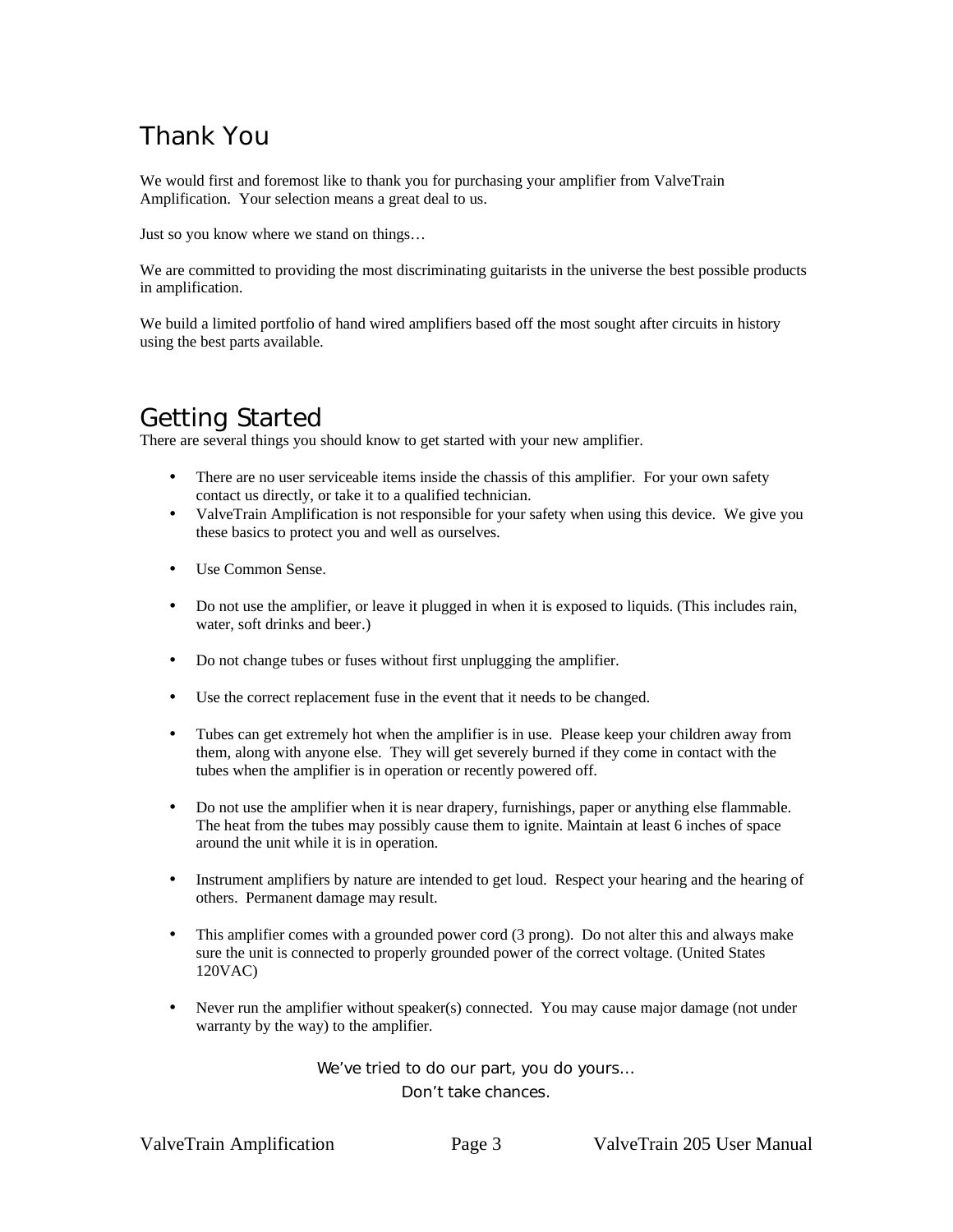#### Operating the Amplifier



The control panel of the ValveTrain 205 looks like this:

It's really pretty simple to use…

Let's start from the way we're actually going to use the amp.

- 1. There are 2 inputs marked High and Low. The High input is higher gain than the Low input. Use the one you like best.
- 2. There are 2 knobs on the amplifier, one that controls the overall Volume of the amp, and the Tone control, which allows for removal of highs from the overall sound of the amp.
- 3. The pilot lamp is also located on the top panel and is illuminated when the amplifier is powered on.
- 4. Make sure that the amp is plugged into a grounded outlet at 120 Volts A.C (Standard U.S. Electricity)
- 5. Flip the power switch to the position marked "Power On" and the pilot lamp will begin to glow. Leave the volume setting set to 1.
- 6. WAIT AT LEAST 30 SECONDS. The tubes in this amp need a little time to warm up… You could shorten the life of the tubes by rushing things…
- 7. Plug your guitar cable into one of the input jacks on the left side of the control panel. (Any one will do, but you might as well start with "High")
- 8. Next, turn the volume up to the desired level of overall loudness and play!!

That's about it…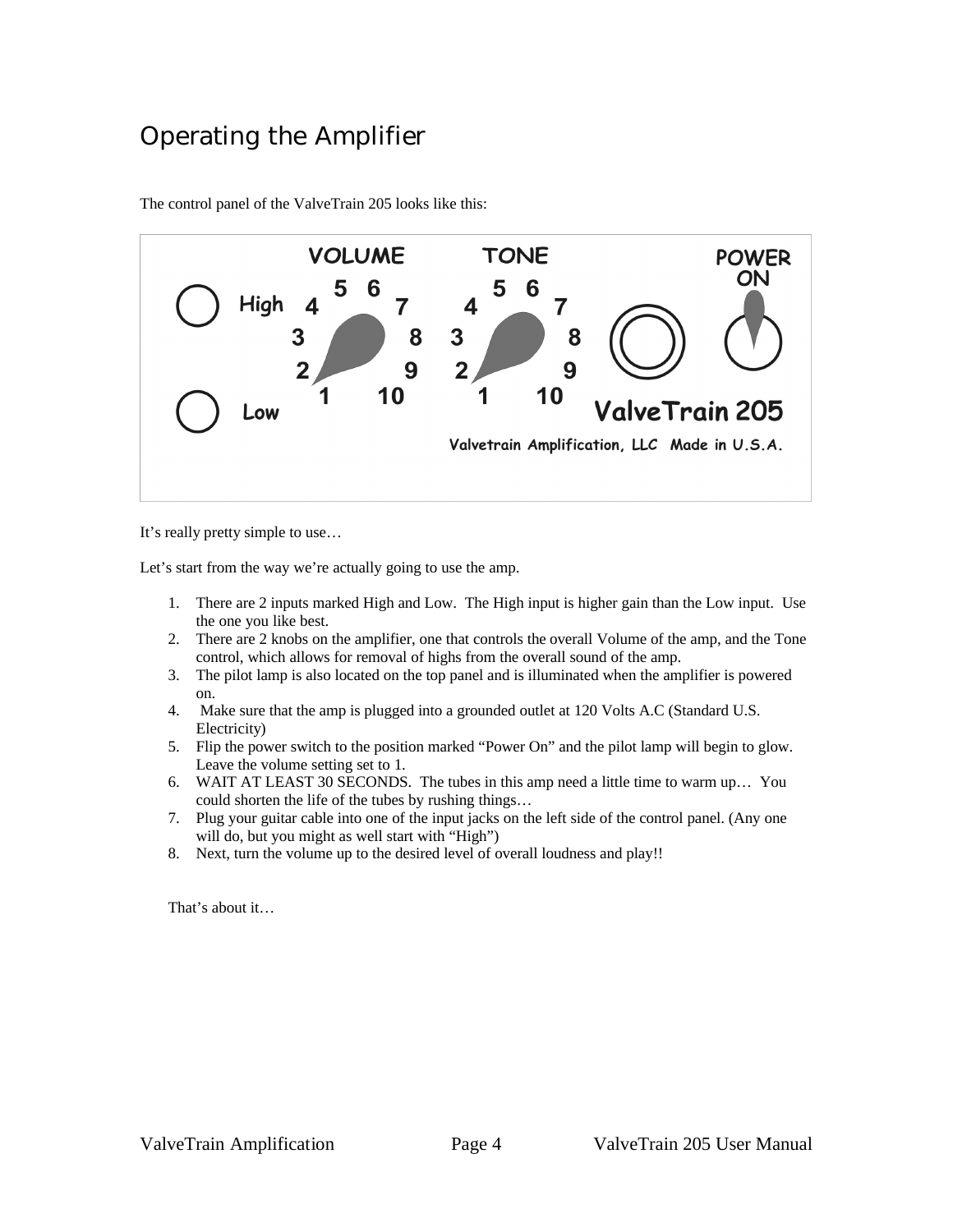### Technical Info

| <b>Power Requirement:</b> | 120 or 240 Volts A.C. (Alternating Current) – Grounded Outlet                                                                                                                     |
|---------------------------|-----------------------------------------------------------------------------------------------------------------------------------------------------------------------------------|
| Fuse:                     | 1 AMP Slo-Blo on the underside of the Chassis.                                                                                                                                    |
| Power Output:             | Approximately 5 Watts R.M.S.                                                                                                                                                      |
| Tuber Order:              | Numbered 1 through 3 from RIGHT to LEFT as you look at the back of<br>the amplifier.                                                                                              |
| Preamp Tube:              | 12AX7 in position 1.<br>Alternatives: any 12AX7, 12AY7, 12AT7 or 5751                                                                                                             |
| Power Tube:               | $6V6GT$ – This tube is located in position 2.                                                                                                                                     |
| <b>Rectifier Tube:</b>    | 5Y3GT Rectifier<br>This is located in position 3.                                                                                                                                 |
| Speaker Output Load:      | 8 Ohms. (you may use a 4 or 16 ohm speaker if desired)                                                                                                                            |
| <b>Speaker Outputs:</b>   | The speaker jack located on the underside of the chassis between Tubes<br>#1 and #2.                                                                                              |
|                           | The total recommended load for the amplifier is 8 Ohms. The amps<br>should operate without damage at 4, 8 or 16 Ohms.<br>Never run the amplifier without a speaker load connected |
| Speaker:                  | Weber Signature Series AlNiCo 8" Speaker at 8 ohms.                                                                                                                               |

#### Tricks & Recommendations

#### **#1**

Learn to use the Volume control on your guitar…

Back it down to cleanup the signal and get clean, shimmering tones. Open it up to get the distortion that is normally associated with this amps forefather… (The Fender 5F2 Narrow Panel Princeton)

#### **#2**

Use the Low input jack for more clean headroom

**#3**

Enjoy!!